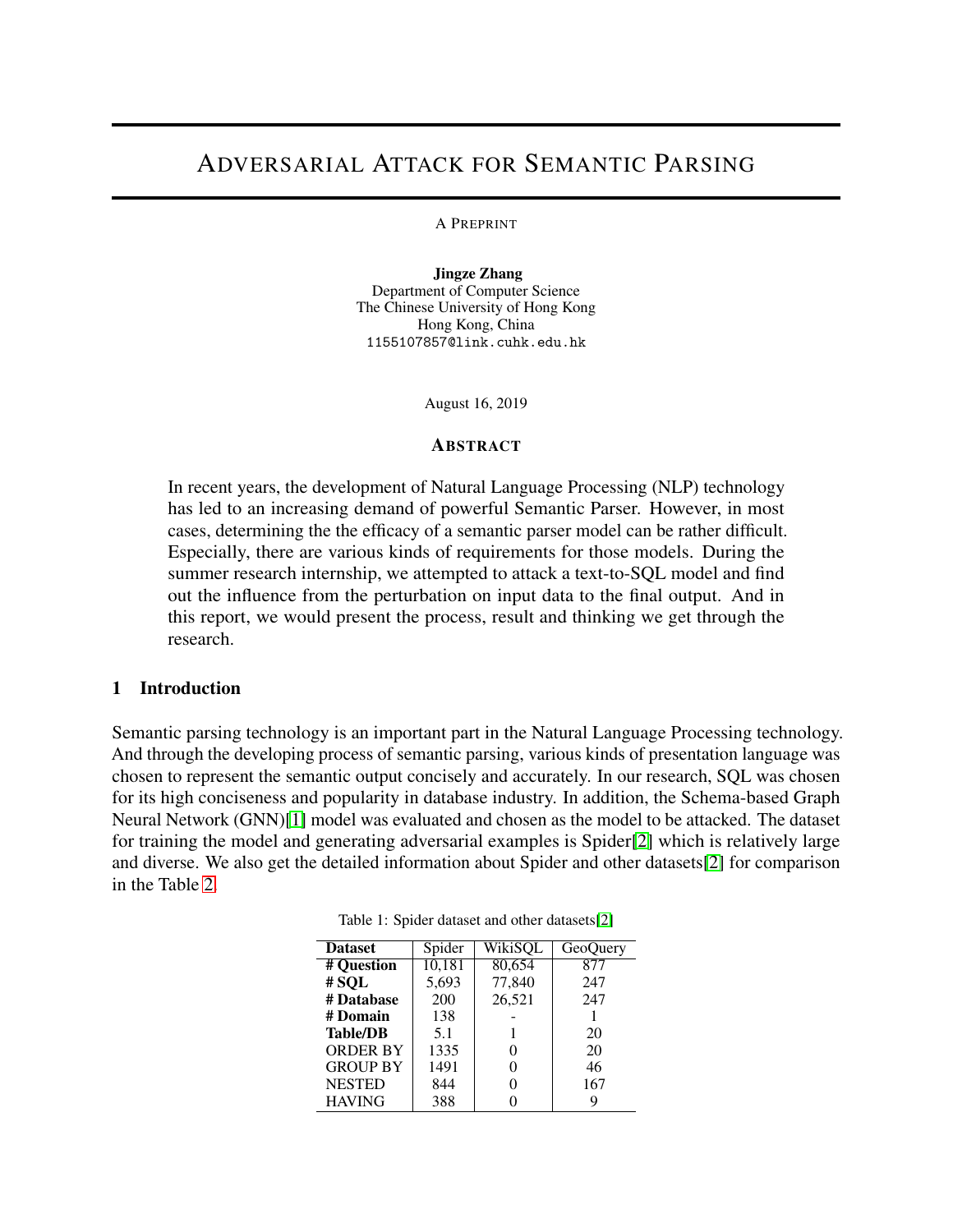For the attacking part, we choose the generally used method Fast Gradient Sign Method (FGSM) to generate adversarial examples. And considering the compatibility for the NLP model, we also applied some approximation to ensure the perturbed input is in natural language. However, as the generated question examples may not make sense to people, we also try to manually select some special examples and adjust them until they are grammatical correct.

The final perturbed result was counted and we discovered some potential drawbacks for the model with the statistical data.

# <span id="page-1-1"></span>2 Methodology

The main method for attacking process can be divided into three major parts:

- Automatically generate adversarial examples, attack the model, verify the successful examples and count the successful rate
- Manually select the examples with incorrect grammar and re-attack the model with the corrected examples
- Manually select the natural adversarial examples in correct grammar and analyze the difference i the output

Before the attacking process, we firstly evaluate the GNN model with the modified code from the paper[\[1\]](#page-4-0).



<span id="page-1-0"></span>Figure 1: The structure of GNN Model

The model with its structure presented in the Figure [1](#page-1-0) has two major features over other models:

• Graph-based structure: The GNN model uses graph data format to represent the relation between data items(like a database, a table or a column). In addition to the data items, graph is also used to build the linking table for every pair of database schema, which is crucial in building the weight over each schema.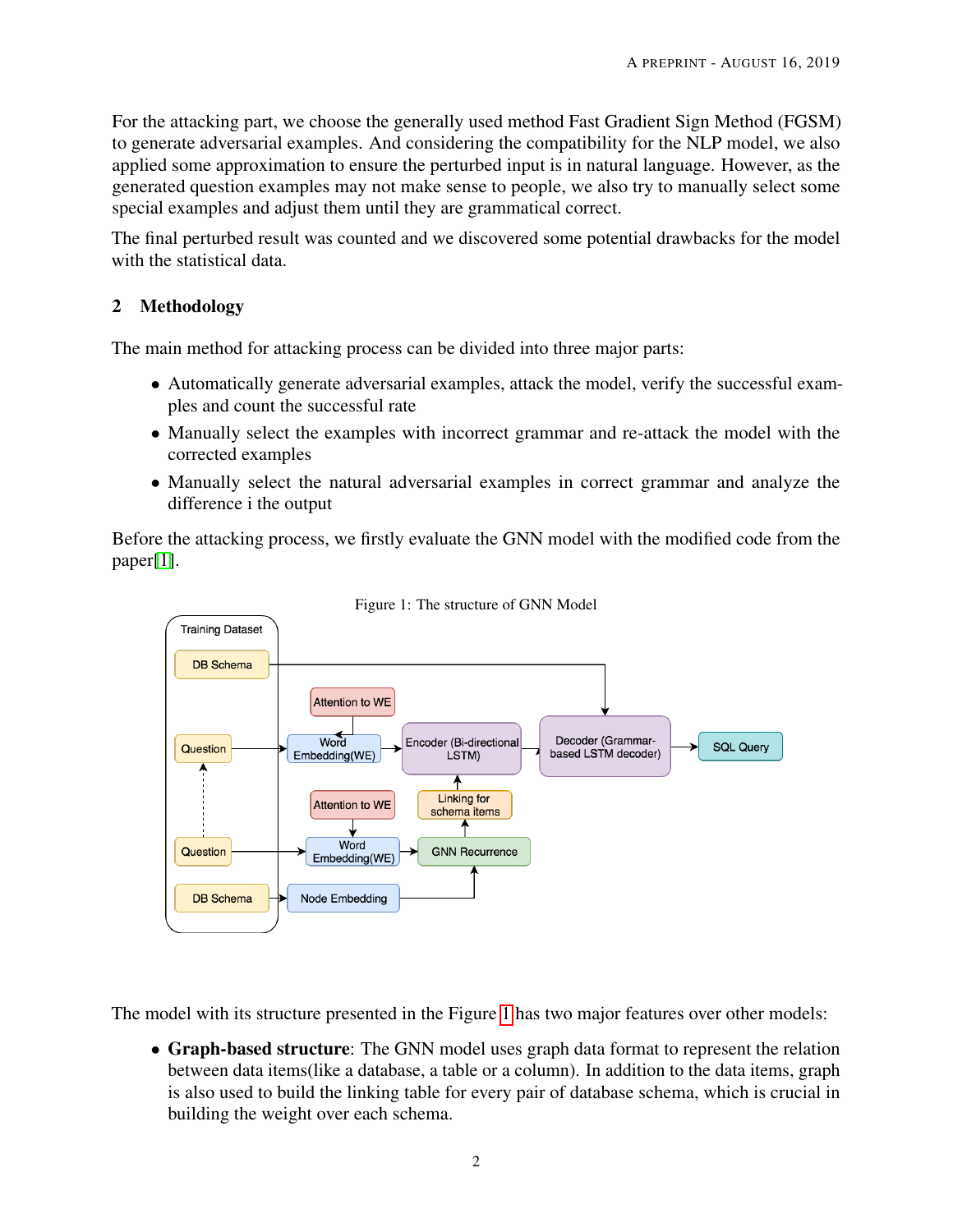• Database schema: In the training process, database schema is provided for each pair of question-SQL data. Generally, database schema consists of two parts–the schema items which is mainly the name of database, table or column and the reference relation between schema items. In the testing process, the database schema is either extracted from the question provided or dataset used to train the model.

Then we train the model on the Spider dataset for 100 epochs. The final training accuracy of our model and the fully-trained model from the paper[\[1\]](#page-4-0) are presented in the Table [2.](#page-2-0)

| Model                      | <b>General Accuracy</b> | Single Accuracy | <b>Multiple Accuracy</b> |  |
|----------------------------|-------------------------|-----------------|--------------------------|--|
| Our model                  | 37.9%                   | $49.1\%$        | 24.9%                    |  |
| <b>Fully-trained model</b> | $40.7\%$                | 52.2%           | 26.8%                    |  |
| <b>SyntaxSOL</b>           | 18.9%                   | $23.1\%$        | $7.0\%$                  |  |

<span id="page-2-0"></span>

|  | Table 2: Evaluation result for GNN Model |  |  |  |
|--|------------------------------------------|--|--|--|
|--|------------------------------------------|--|--|--|

According to the data in the Table [2,](#page-2-0) in comparison to the previous SyntaxSQL Net[\[3\]](#page-4-2), the model improves the single accuracy by about only 1 time while improve the multiple accuracy by almost 3 times. The greater increasing in the multiple accuracy indicates that the graph structure optimizes stability for the complex question(according to the multiple accuracy) more apparently.

And in the experiment part(Section [3\)](#page-2-1), we will examine the stability and robustness for the model with adversarial examples.

## <span id="page-2-1"></span>3 Experiments

First, we use the FGSM with approximation mentioned in the methodology part (Section [2\)](#page-1-1). The process is presented as follows:

- 1. For each input sentence  $x$  and expected output  $y$ , calculate the gradient of the embedding of x denoted by grad.
- 2. Calculate the perturbed sentence with the formula:  $x^{perturb} = x + \epsilon \, sign(grad)$ .
- 3. Find the index i where  $grad_i$  reaches its maximum.
- 4. Find the word closest to  $x_i^{perturb}$  $i_t^{perturb}$  denoted by  $x'_i$ , that is where  $|x'_i - x_i^{perturb}$  $\left| \begin{array}{c} \text{perturb} \\ \text{i} \end{array} \right|$  reaches its minimum.
- 5. Create a new sentence according to the original sentence with the *i*th word replaced by  $x_i'$ . The new sentence is denoted by  $x'$ .
- 6. Input x' into the model and get the result y'. Compare y' with y. If  $y \neq y'$ , the attack is successful, otherwise it is unsuccessful.

For the process above, we have an uncertain coefficient  $\epsilon$  which determines the perturbation result. Thus, we examined the model with several values for the coefficient  $\epsilon$  and counted the successful rate for each value. The detailed information about the attacking process is presented with the Figure [2.](#page-3-0)

Note: single and multiple mean the number of domains involved.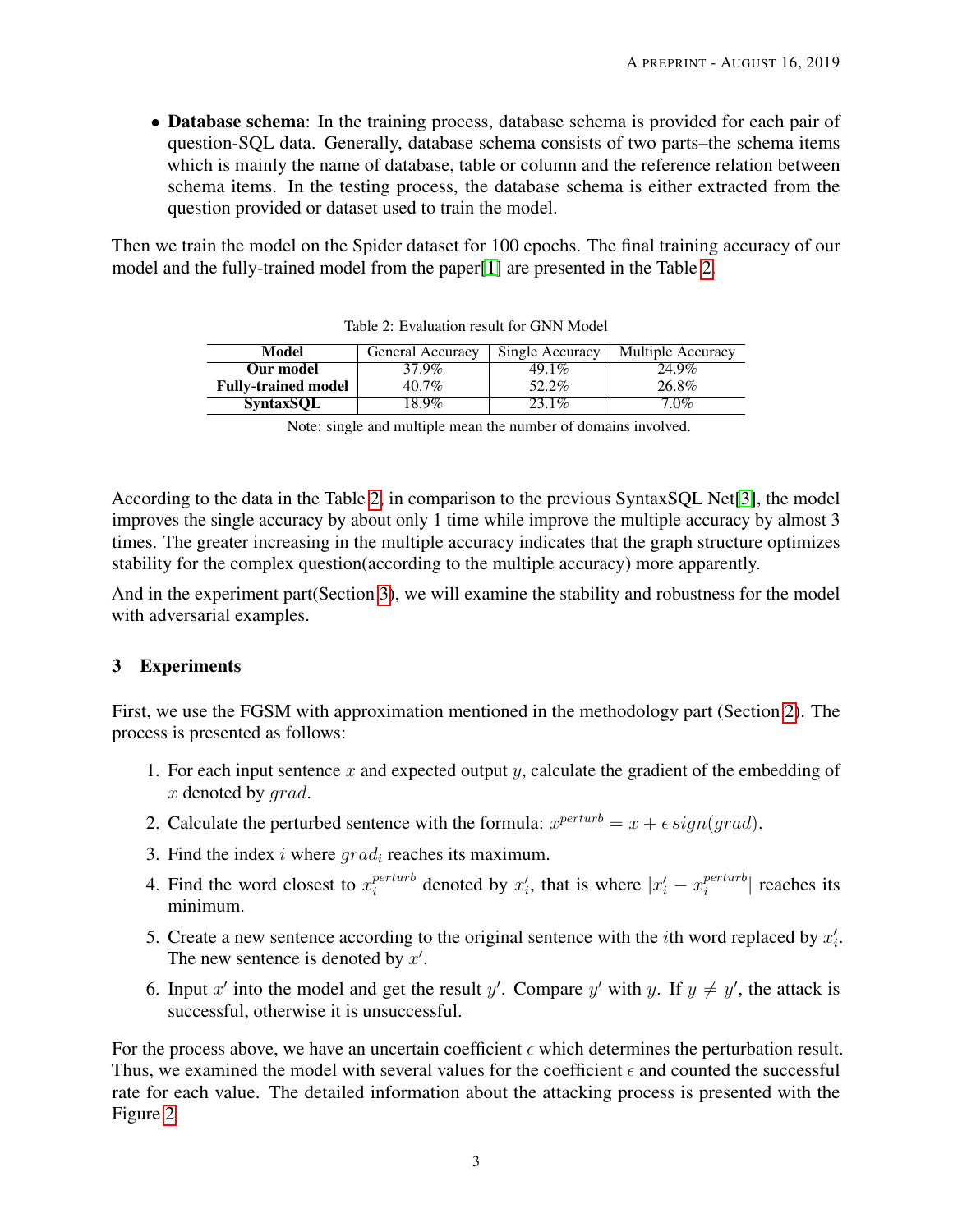<span id="page-3-0"></span>

From the Figure [2,](#page-3-0) we can find that the initial decreasing in the successful rate indicates that in some range of perturbation (for some value of the coefficient  $\epsilon$ ), the model can maintain the stability when there is no perturbation. However, when the perturbation is out of that range, the perturbation will increasingly influence the successful rate until the random factor dominates the influence.

Except the automatic part above, to learn about how the model react with grammatical correct adversarial examples, we also manually select the grammatical correct examples. One representative example is presented as follows.

### Example 1

Original sentence: What  $\ldots$  with **highest** average attendance ?  $\Rightarrow$ select ... from stadium order by stadium.average desc limit 1

#### Perturbed sentence:

What  $\ldots$  with **greatest** average attendance ?  $\Rightarrow$ select ... from stadium group by stadium.stadium id order by avg ( stadium.average ) desc limit 1

We also test some other examples through correcting the generated examples manually and reatacking the model with these examples. But in this part, in general, the correction of the grammar does not change the attacking result, which indicates that the model will not be easily influenced by the grammar difference. Through this part, we successfully verify the robustness of the model in handling natural language sentences with grammar mistakes.

For the last part of the experiment, we also manually test some cases by replacing the word with its synonyms and antonyms. The result shows that when replacing the word with its synonyms, the model in most cases can always handle this condition and generate the same output. However, when attacking the model through replacing the word with its antonyms, the reaction of the model